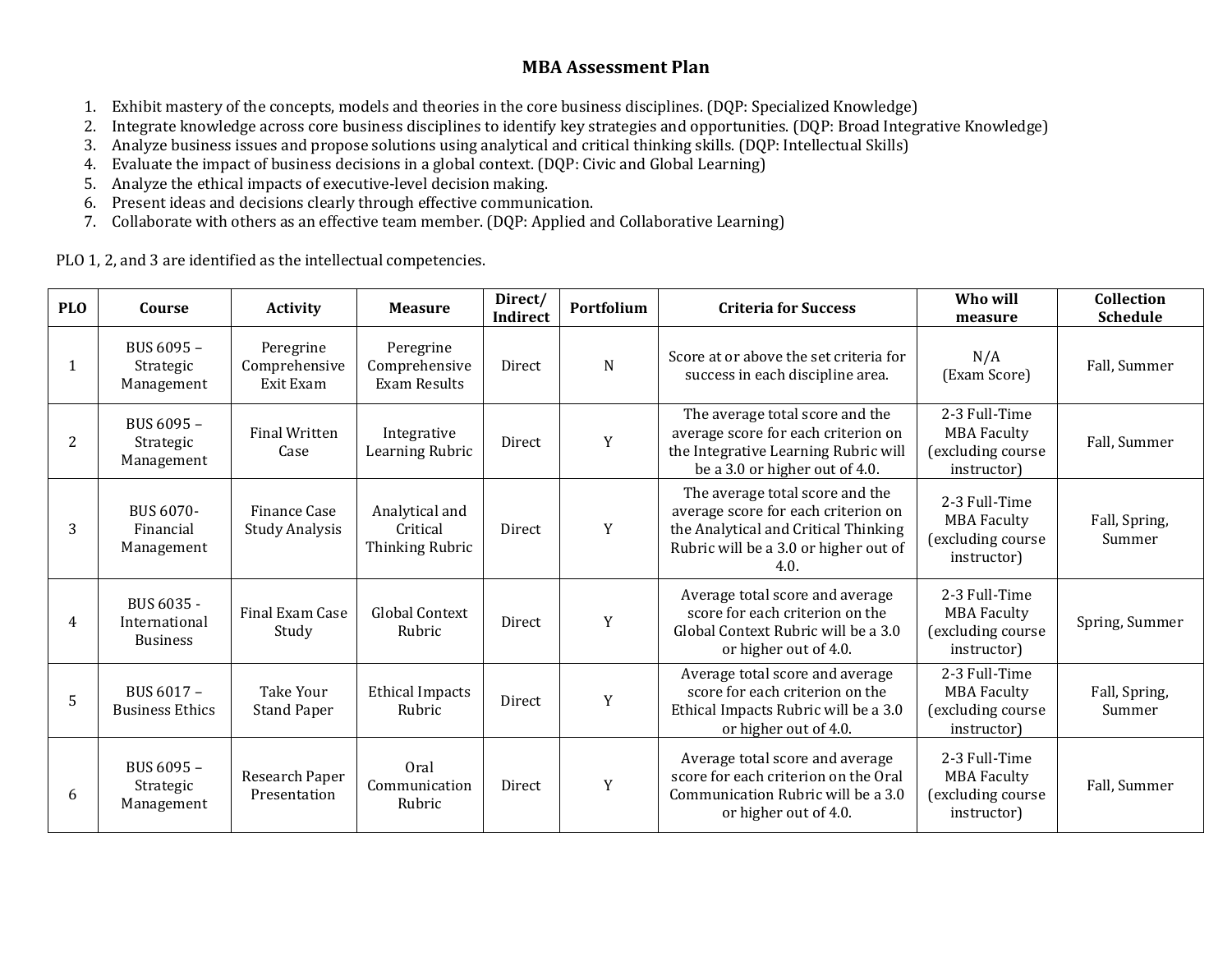| BUS 6095 -<br>Strategic<br>Management                     | Final Written<br>Case | Written<br>Communication<br>Rubric                      | Direct   |   | The average total score and the<br>average score for each criterion on<br>the Written Communication Rubric<br>will be a 3.0 or higher out of 4.0. | 2-3 Full-Time<br><b>MBA Faculty</b><br>(excluding course<br>instructor) | Fall, Summer            |
|-----------------------------------------------------------|-----------------------|---------------------------------------------------------|----------|---|---------------------------------------------------------------------------------------------------------------------------------------------------|-------------------------------------------------------------------------|-------------------------|
| BUS 6072 -<br>Developing an<br>Entrepreneurial<br>Mindset | Everest<br>Simulation | Everest<br>Simulation<br>Performance<br>Results         | Direct   | N | Teams will accomplish an average<br>of 65% of team goals.                                                                                         | N/A<br>(Simulation<br>Score)                                            | Fall, Spring,<br>Summer |
|                                                           | Peer Evaluation       | Everest<br>Simulation<br>Team<br>Effectiveness<br>Score | Indirect | N | Teams will average a 4.0 on a 5.0<br>scale on the Everest Module Team<br>Effectiveness rating.                                                    | N/A<br>(Student Peer<br><b>Evaluation Score)</b>                        | Fall, Spring,<br>Summer |